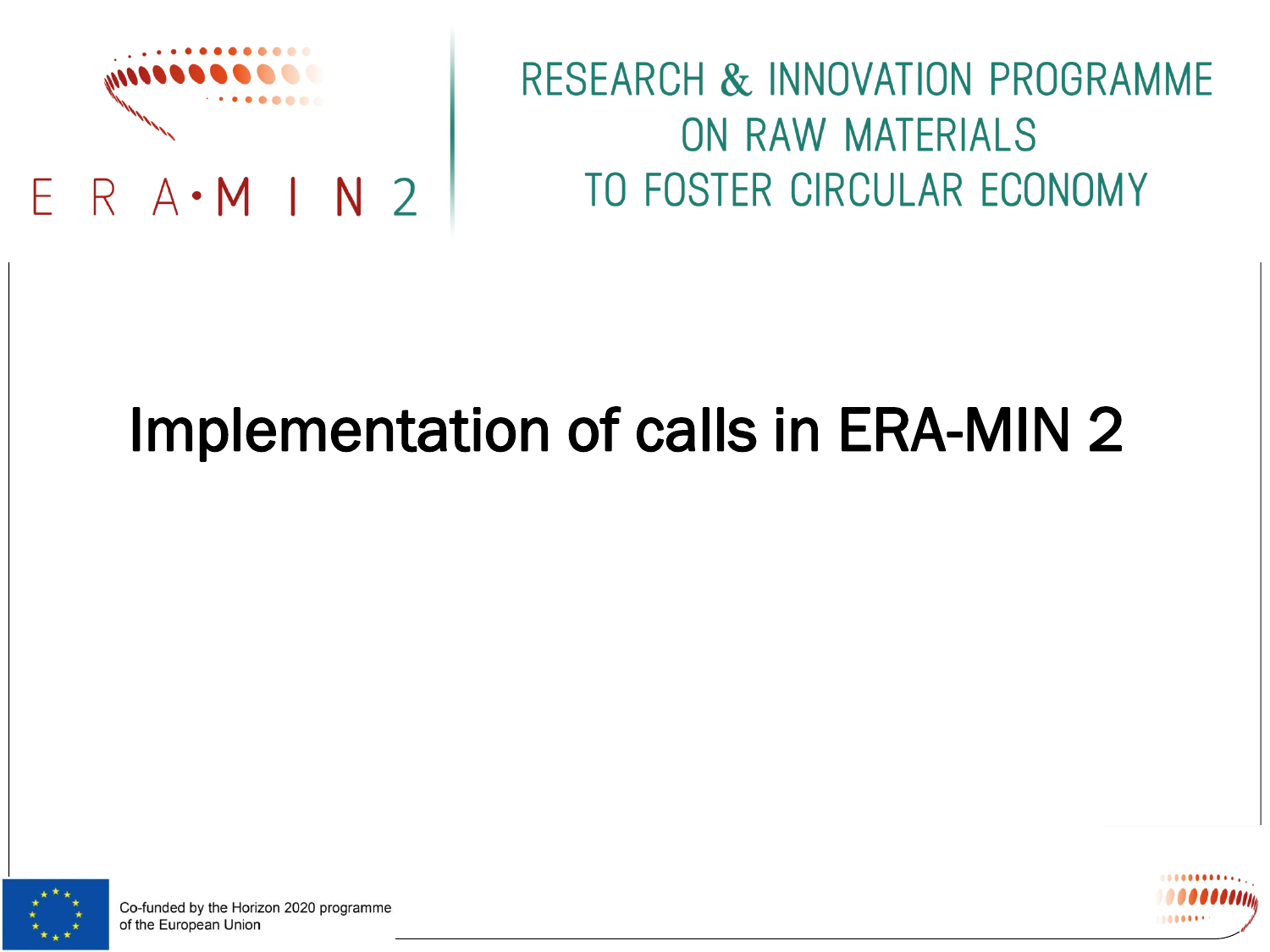

### **One EU cofund call -2017**

Two stage application process: pre-proposal & full proposal

# **Two joint calls – 2018 & 2019**

One stage application process



Co-funded by the Horizon 2020 programme of the European Union

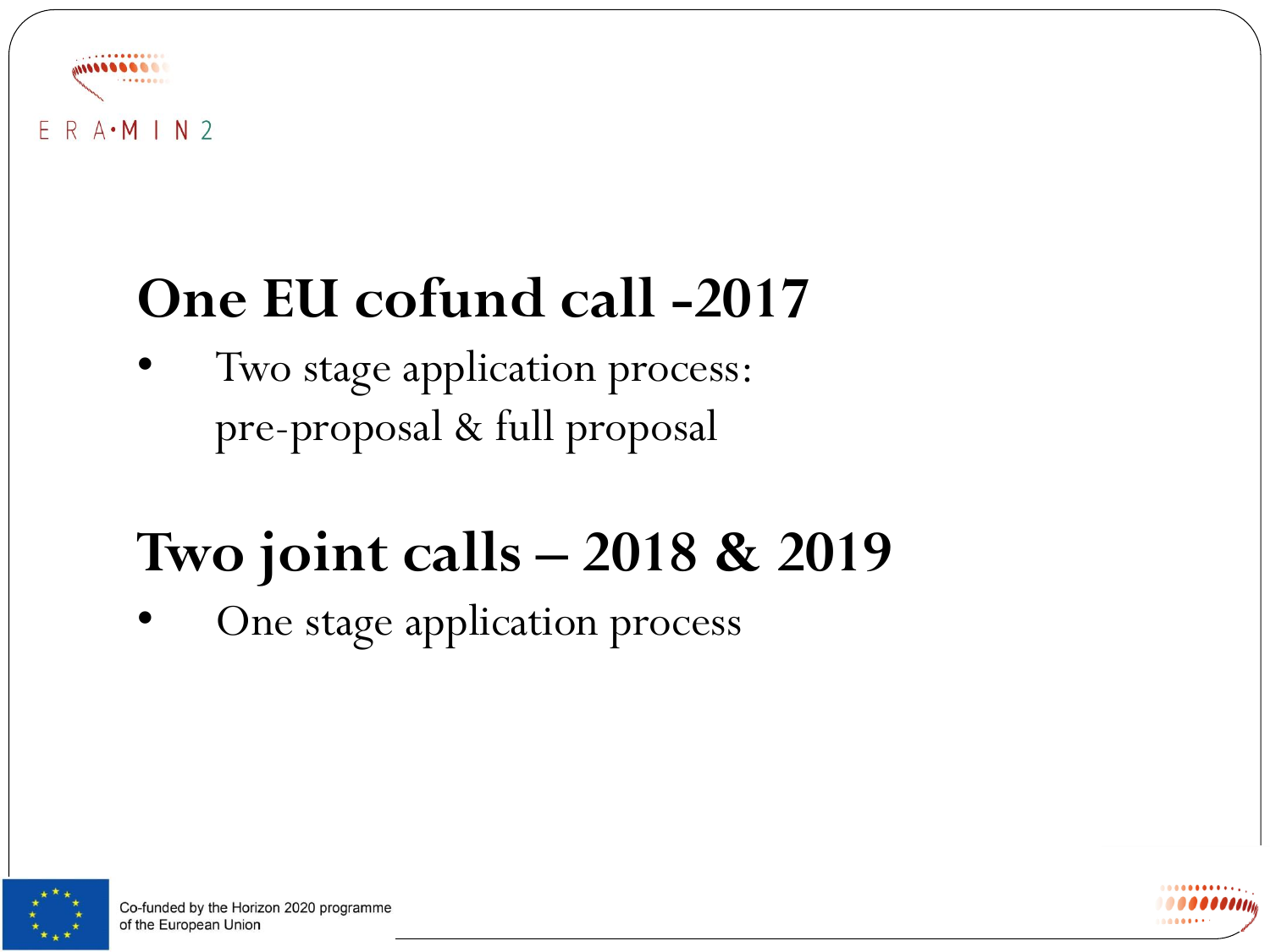

Scope: The ERA-MIN Calls was focused on needs-driven research on non-energy, non-agricultural raw materials (metallic, construction and industrial minerals), with a circular economy approach. Project duration 12-36 months.

Topics

- 1. Supply of raw materials from exploration and mining
- 2. Design
- 3. Processing, Production and Remanufacturing
- 4. Recycling and reuse of End-of-Life products
- 5. Cross-CuttingTopics

**All call texts can be found at www.era-min.eu**



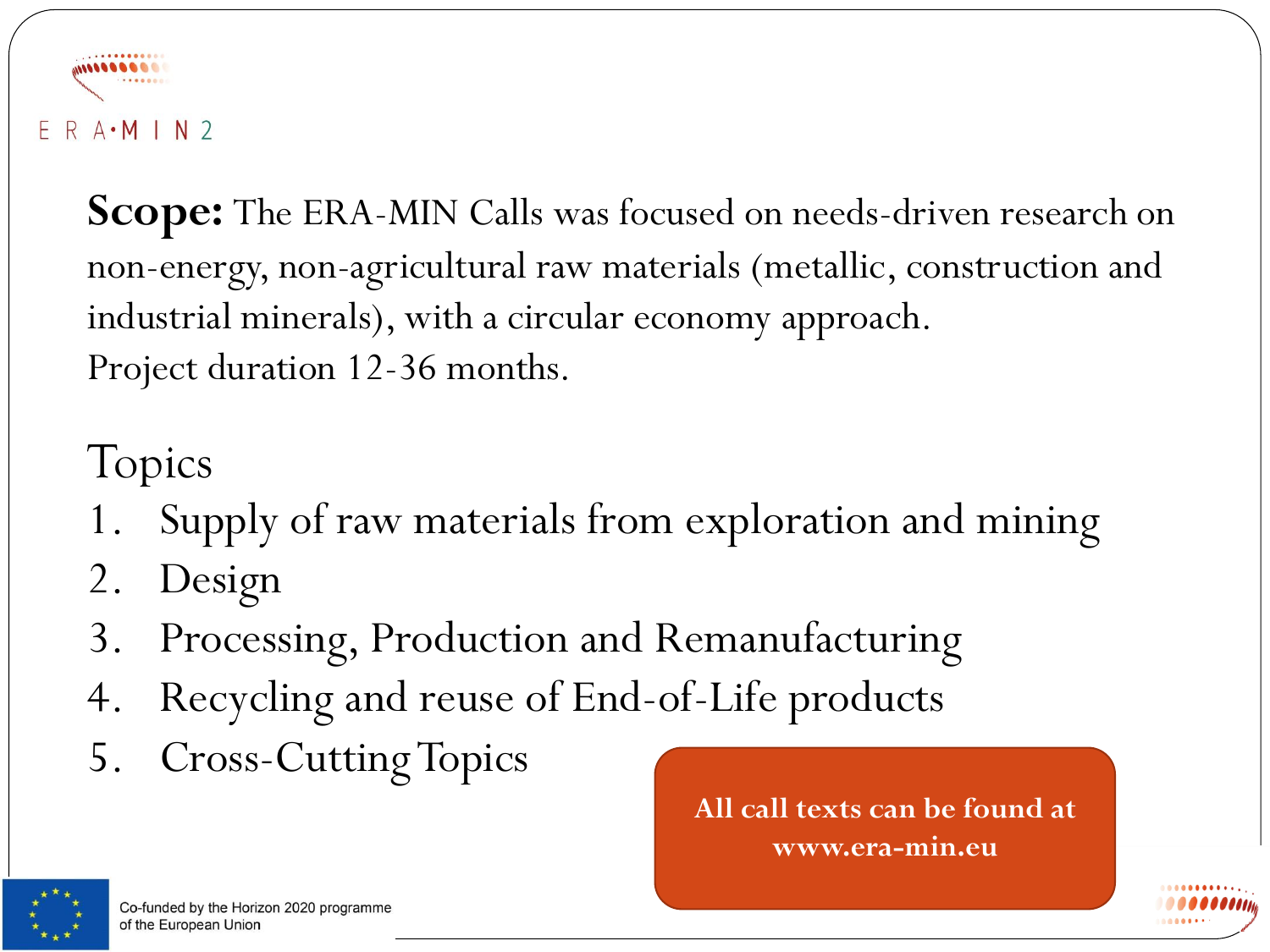

# **Many different types of funding organisations**

- Countries and regions
- In Europe and some outside Europe
- Funding different thematic areas and different TRL levels
- Not all funding organisations would fund all sub-topics
- Different budgets



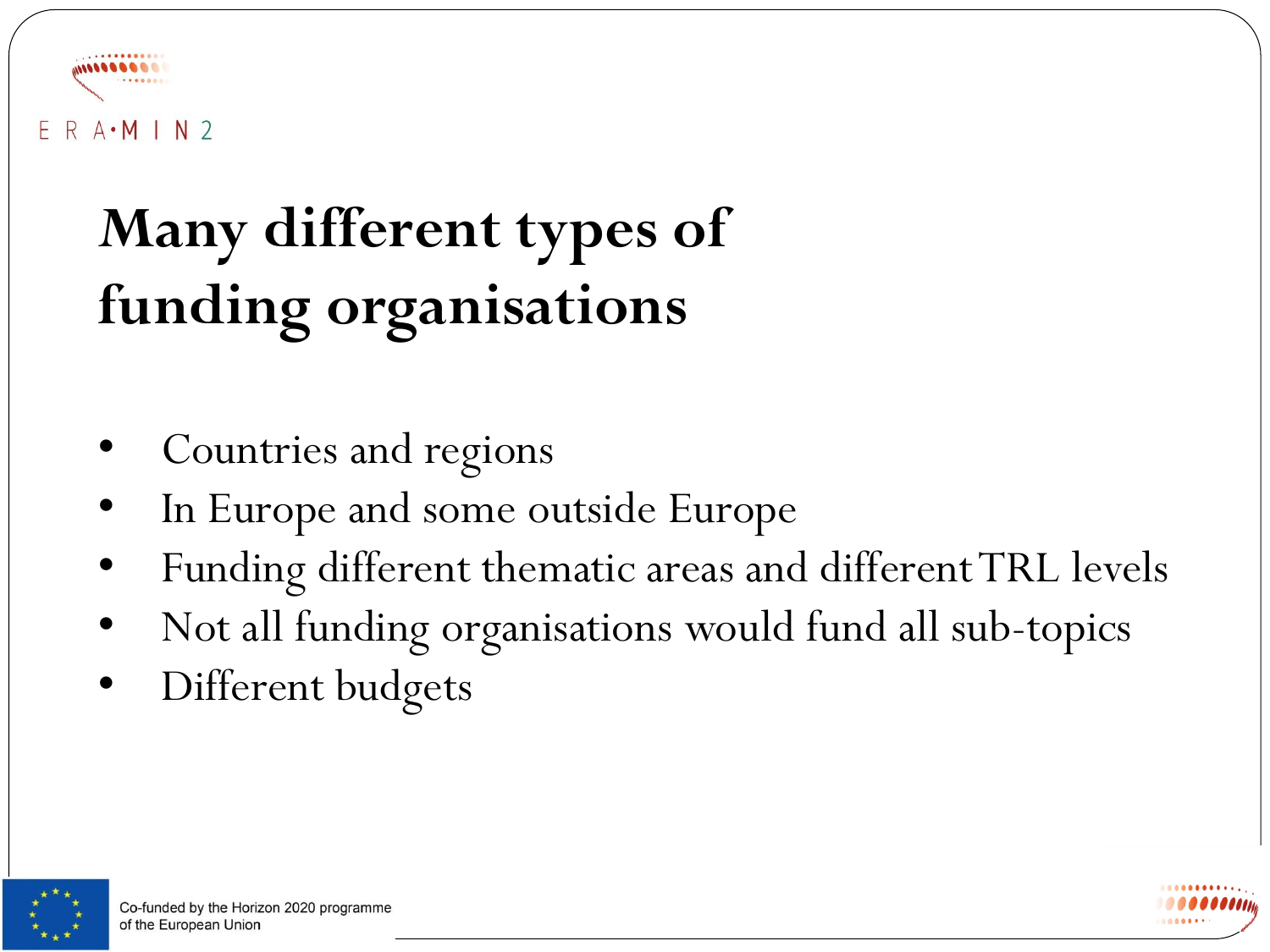### **Countrys funding in the EU co-fund call 2017**



**Consortium of funding organisations – countries/regions:** FCT – Portugal; Vinnova – Sweden; JUELICH – Germany; UEFISCDI – Romania; MINECO – Spain; MINCyT – Argentina; NCBR – Poland; CONICYT – Chile; MIZS – Slovenia; ANR – France; CDTI – Spain; DST - South Africa; GSI – Ireland; ADEME – France; TUBITAK –Turkey; Tekes – Finland; Hermesfonds – Belgium/Flanders; ADE – Spain/Castilla y Léon; FWO – Belgium/Flanders; MIUR – Italy; Finep – Brazil.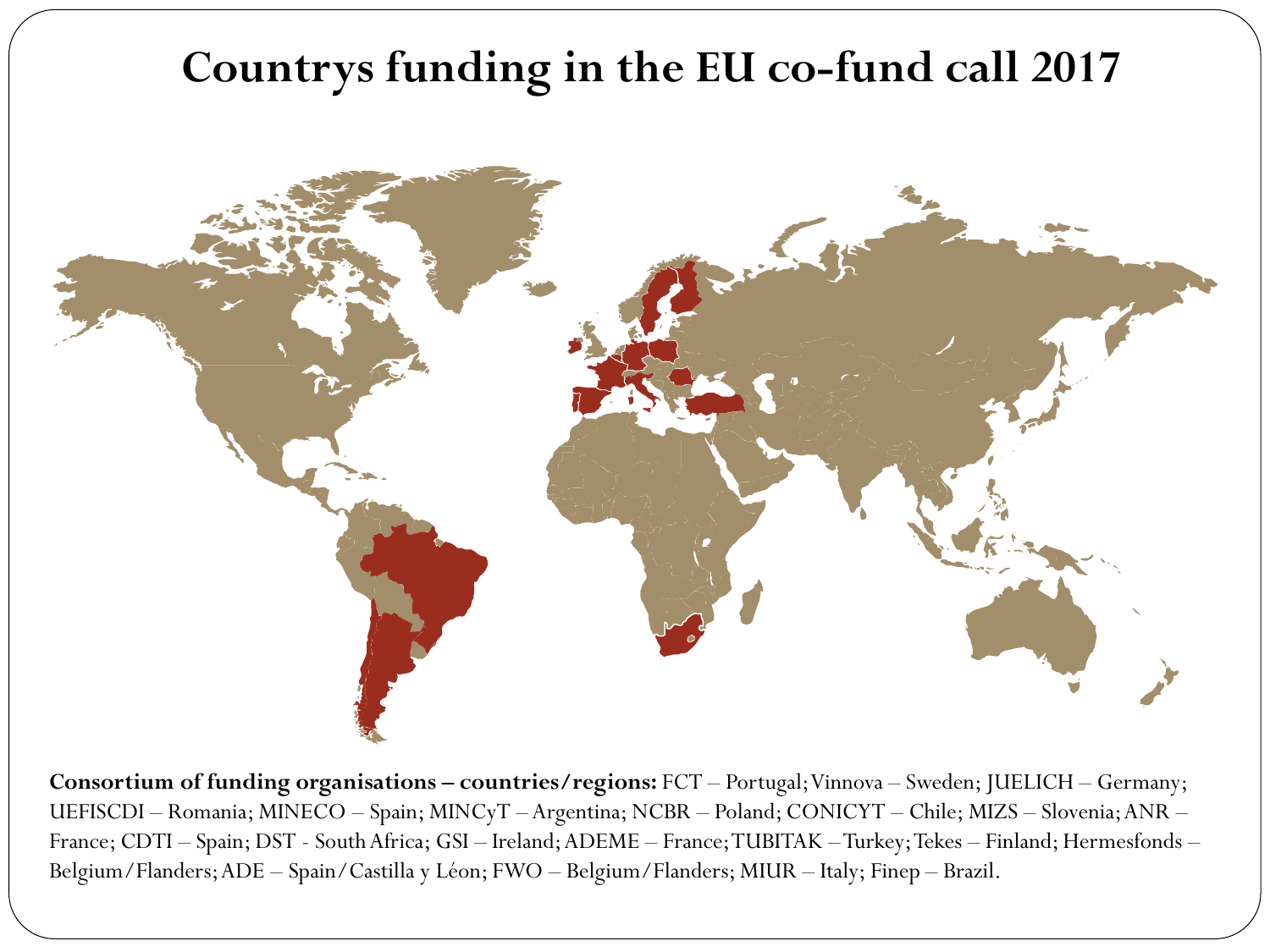### **Countrys funding in the joint call 2018**



**Consortium of funding organisations – countries/regions:** FCT – Portugal; Vinnova – Sweden; JUELICH – Germany; UEFISCDI – Romania; MINECO – Spain; MINCyT – Argentina; NCBR – Poland; CONICYT – Chile; MIZS – Slovenia; ANR – France; CDTI – Spain; DST - South Africa; GSI – Ireland; ADEME – France; TUBITAK –Turkey; *Business Finland* – Finland; Hermesfonds – Belgium/Flanders; *Innoviris-Belgium/Brussle; SPW-Wallonia- Belgium/Wallonia*; *ICE* – Spain/Castilla y Léon; FWO – Belgium/Flanders; *Calabir Region – Italy/Calabria*; Finep – Brazil; *FRQNT-Canada/Québec; GSRT-Greece*.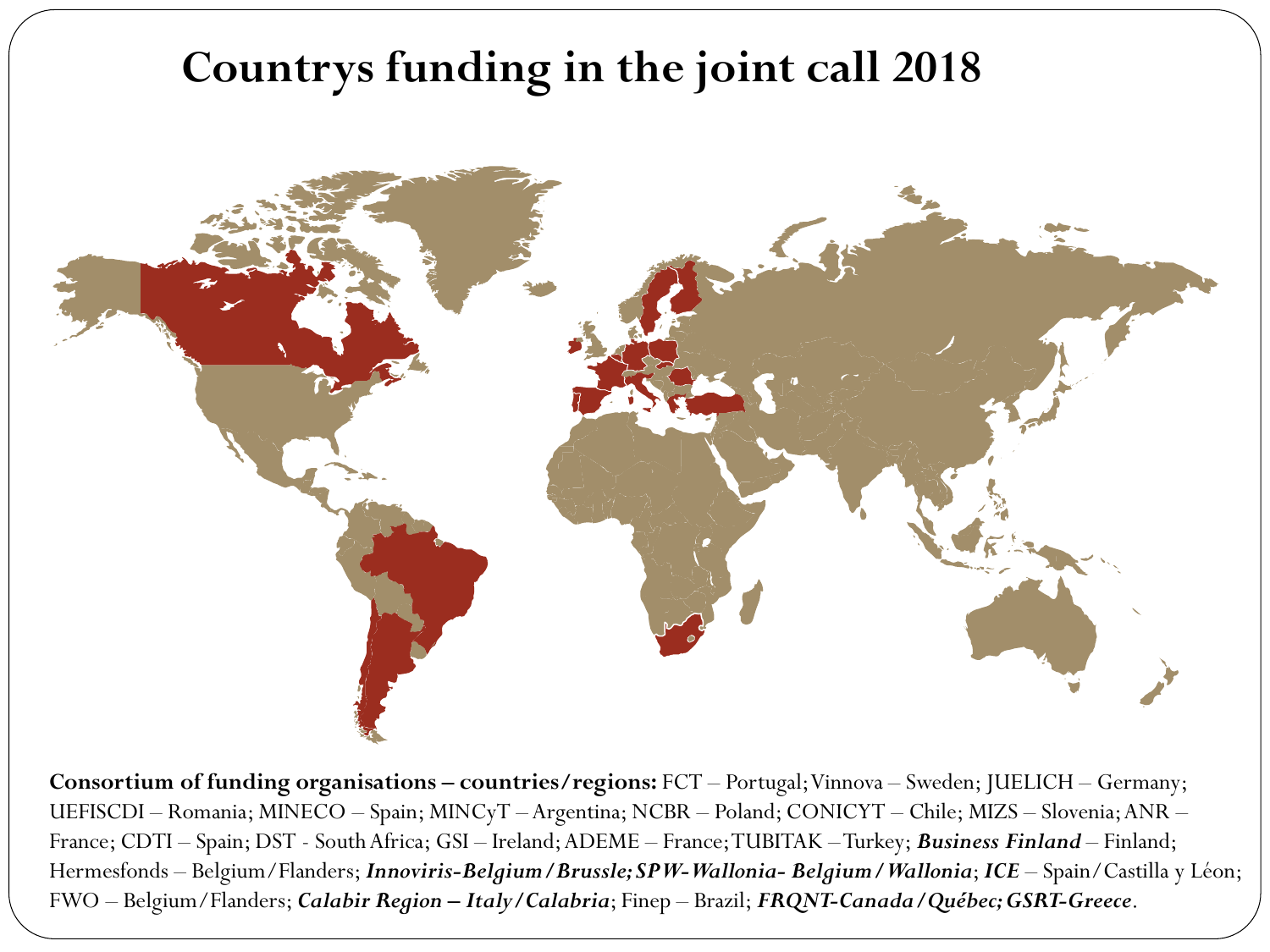### **Countrys funding in the joint call 2019**



**Consortium of funding organisations – countries/regions:** FCT – Portugal; Vinnova – Sweden; JUELICH – Germany; UEFISCDI – Romania; NCBR – Poland; CONICYT – Chile; MIZS – Slovenia; ANR – France; DST - South Africa; ADEME – France; TUBITAK –Turkey; Business Finland – Finland; Hermesfonds */VLAIO*– Belgium/Flanders; Innoviris-Belgium/Brussle; SPW-Wallonia- Belgium/Wallonia; FWO – Belgium/Flanders; FRQNT-Canada/Québec; GSRT-Greece; *TA CR-Czech Republic, SAS-Slovakia*.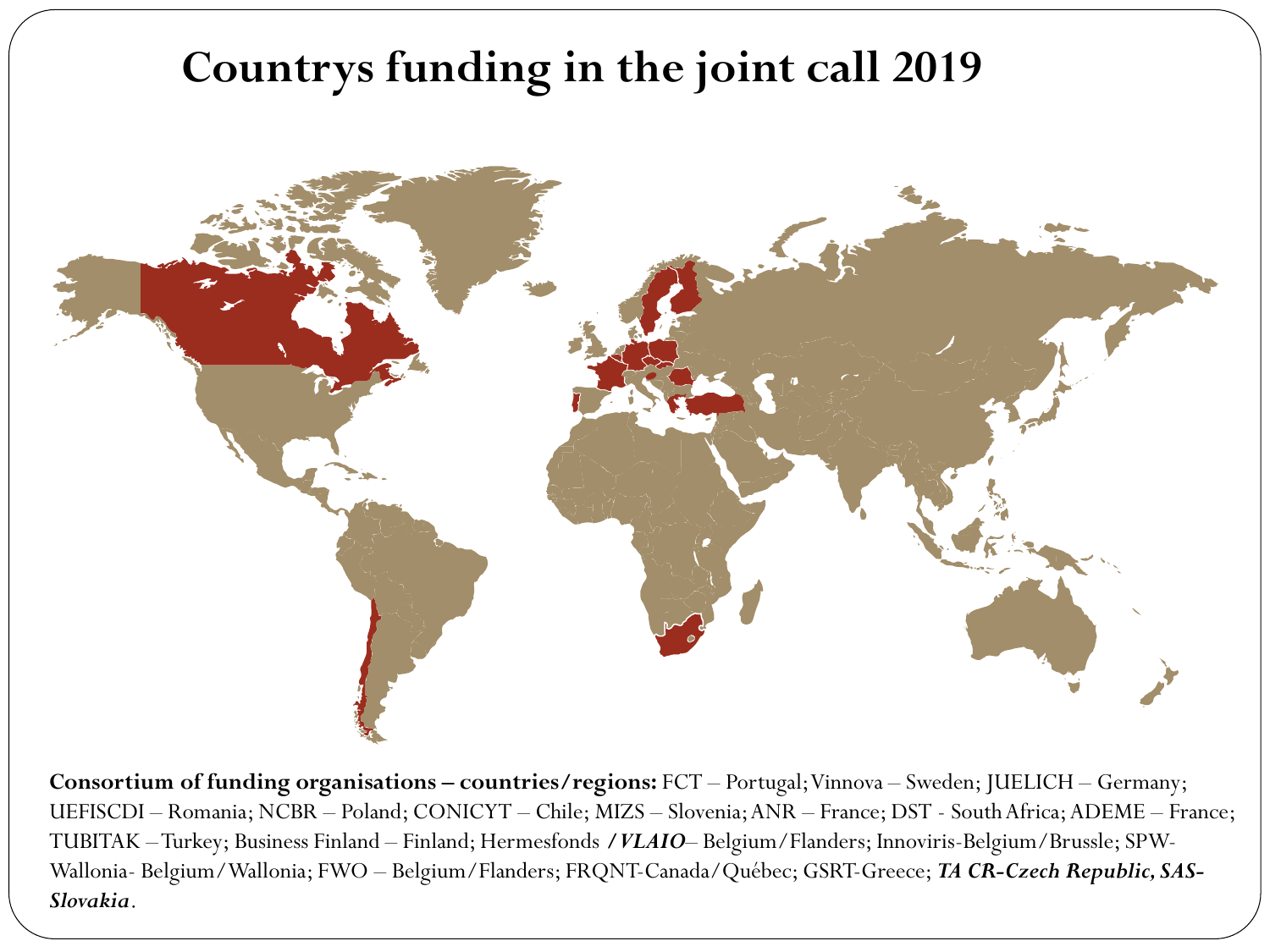



- **H2020** evaluation criteria:
- 1. Excellence
- 2. Impact

F

 $R$   $A \cdot M$  | N 2

Implementati 3. on

Selection of project for funding through a ranking list from an international scientific assessment of proposals

Variable funding rates:

- 100 % for non-٠ profit organisations
- $\cdot$  <70% for profit organisations

Project start